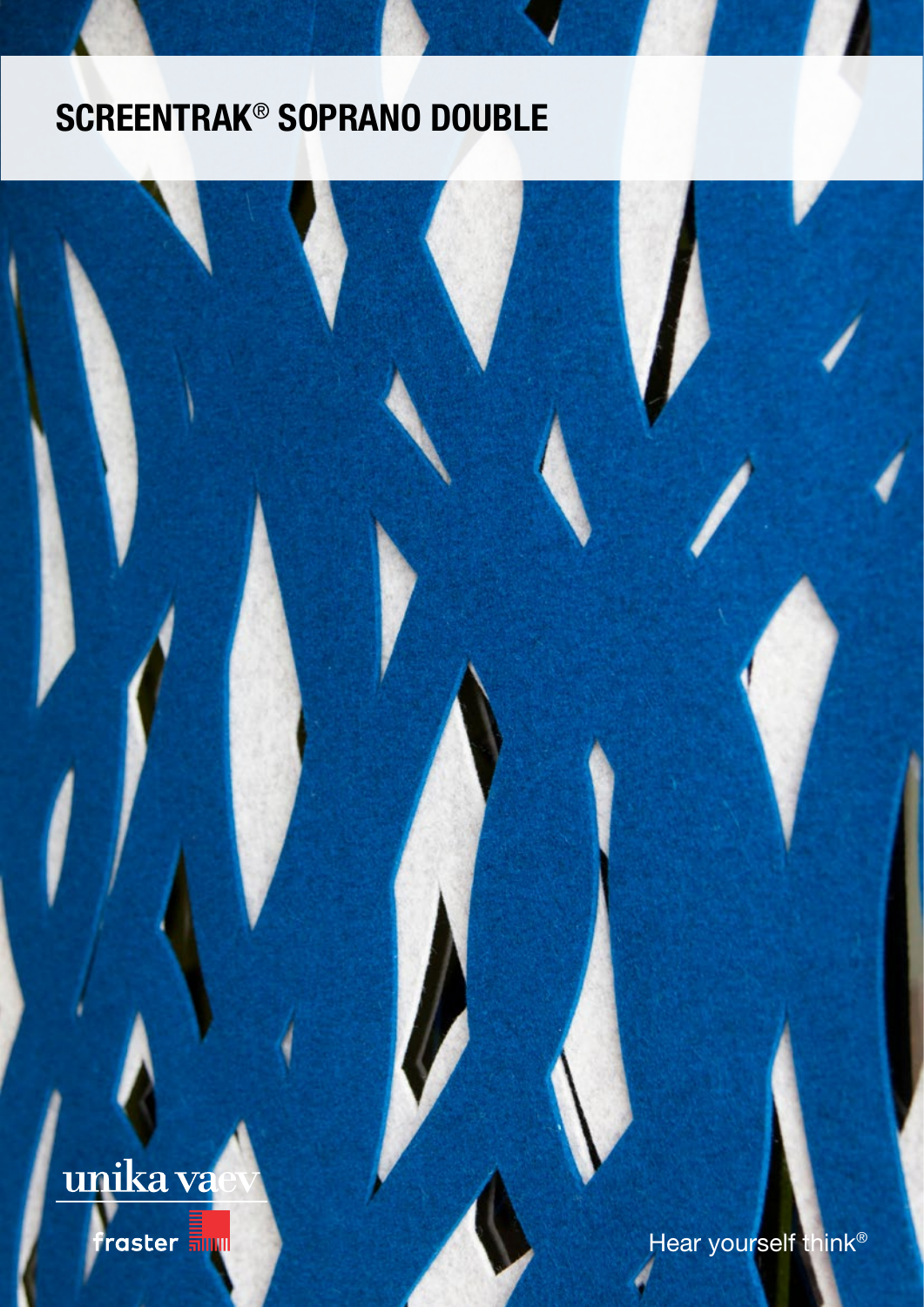## SCREENTRAK® SOPRANO DOUBLE COLORS



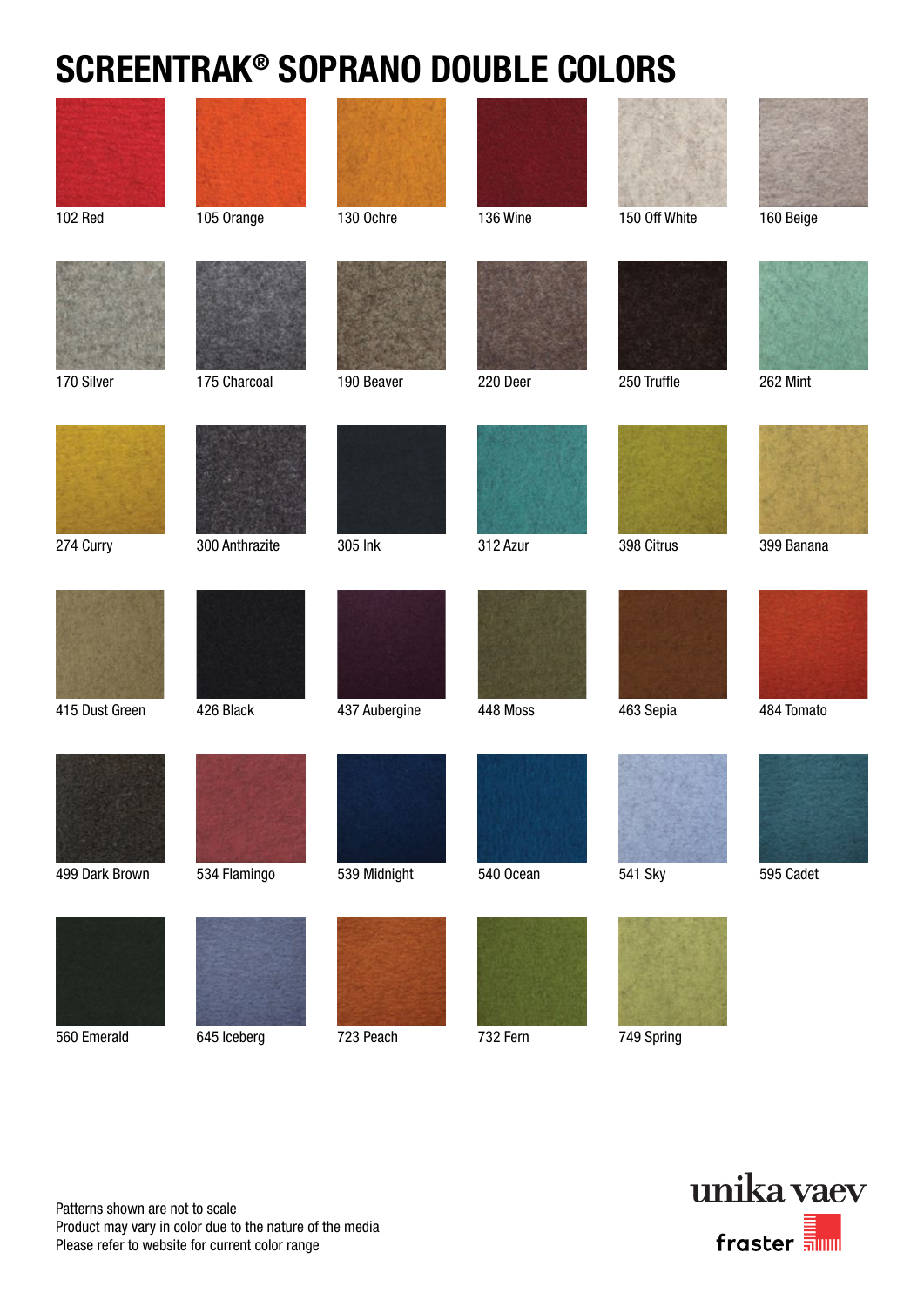### SCREENTRAK® SOPRANO DOUBLE PATTERN OPTIONS





WHIRL DOUBLE WIRE DOUBLE